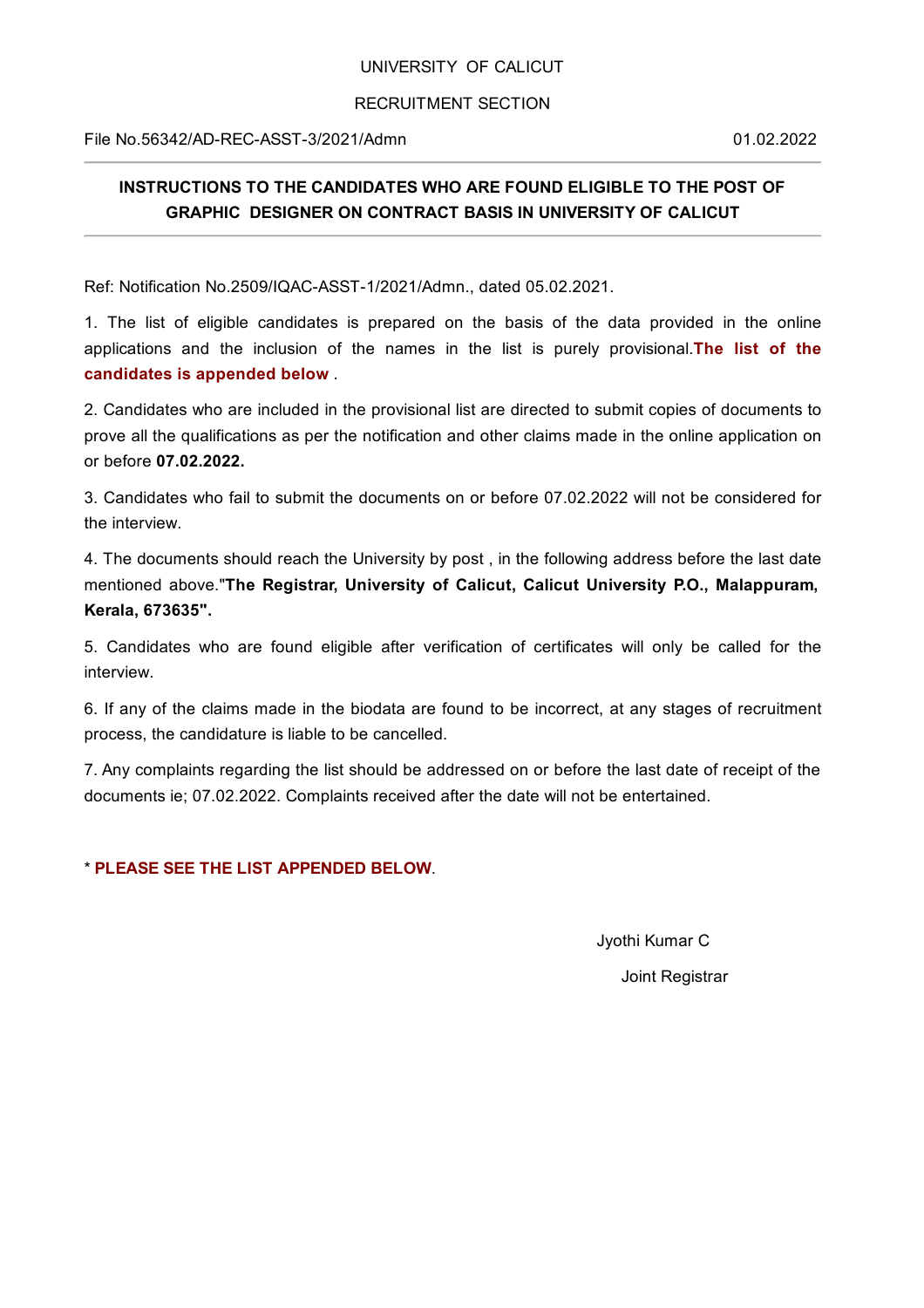| <b>APPENDIX</b>                                                                                                   |            |                          |            |                                                                                             |  |
|-------------------------------------------------------------------------------------------------------------------|------------|--------------------------|------------|---------------------------------------------------------------------------------------------|--|
| Provisional list of the candidates to the post of Graphic Designer on contract at<br><b>University of Calicut</b> |            |                          |            |                                                                                             |  |
| Sl <sub>No</sub>                                                                                                  | ID         | <b>NAME</b>              | <b>DOB</b> | <b>Remarks</b>                                                                              |  |
| 1                                                                                                                 | 3250000238 | <b>ABDUL LATHEEF</b>     | 16/05/1981 |                                                                                             |  |
| $\overline{2}$                                                                                                    | 3250000073 | <b>BINU M</b>            | 31/05/1982 |                                                                                             |  |
| 3                                                                                                                 | 3250000214 | DILIP V P                | 07/06/1991 |                                                                                             |  |
| 4                                                                                                                 | 3250000167 | <b>HUSNI MUBARAK</b>     | 10/11/1990 |                                                                                             |  |
| 5                                                                                                                 | 3250000049 | <b>JOSEPH V M</b>        | 18/04/1995 |                                                                                             |  |
| 6                                                                                                                 | 3250000014 | MUHAMMED SHAMEER<br>K    | 17/08/1987 |                                                                                             |  |
| 7                                                                                                                 | 3250000011 | NITHYA K                 | 24/01/1997 |                                                                                             |  |
| 8                                                                                                                 | 3250000211 | <b>ABDUL RAHEEM P</b>    | 28/05/1993 |                                                                                             |  |
| 9                                                                                                                 | 3250000192 | <b>ABDURAHIM T</b>       | 22/03/1996 |                                                                                             |  |
| 10                                                                                                                | 3250000102 | АВНІЈІТН М               | 09/01/1994 | Eligible only if the<br>candidate possess the<br>qualifications as per the<br>notification. |  |
| 11                                                                                                                | 3250000100 | ABHIJITH<br>PRABHAKARAN  | 22/08/1997 |                                                                                             |  |
| 12                                                                                                                | 3250000041 | <b>ABHILASH KRISHNAN</b> | 28/08/1994 |                                                                                             |  |
| 13                                                                                                                | 3250000177 | <b>ADITYA NARAYAN</b>    | 22/01/1996 |                                                                                             |  |
| 14                                                                                                                | 3250000146 | <b>AGNEL GEORGE</b>      | 26/11/1991 |                                                                                             |  |
| 15                                                                                                                | 3250000124 | AJAY VT                  | 07/06/1996 |                                                                                             |  |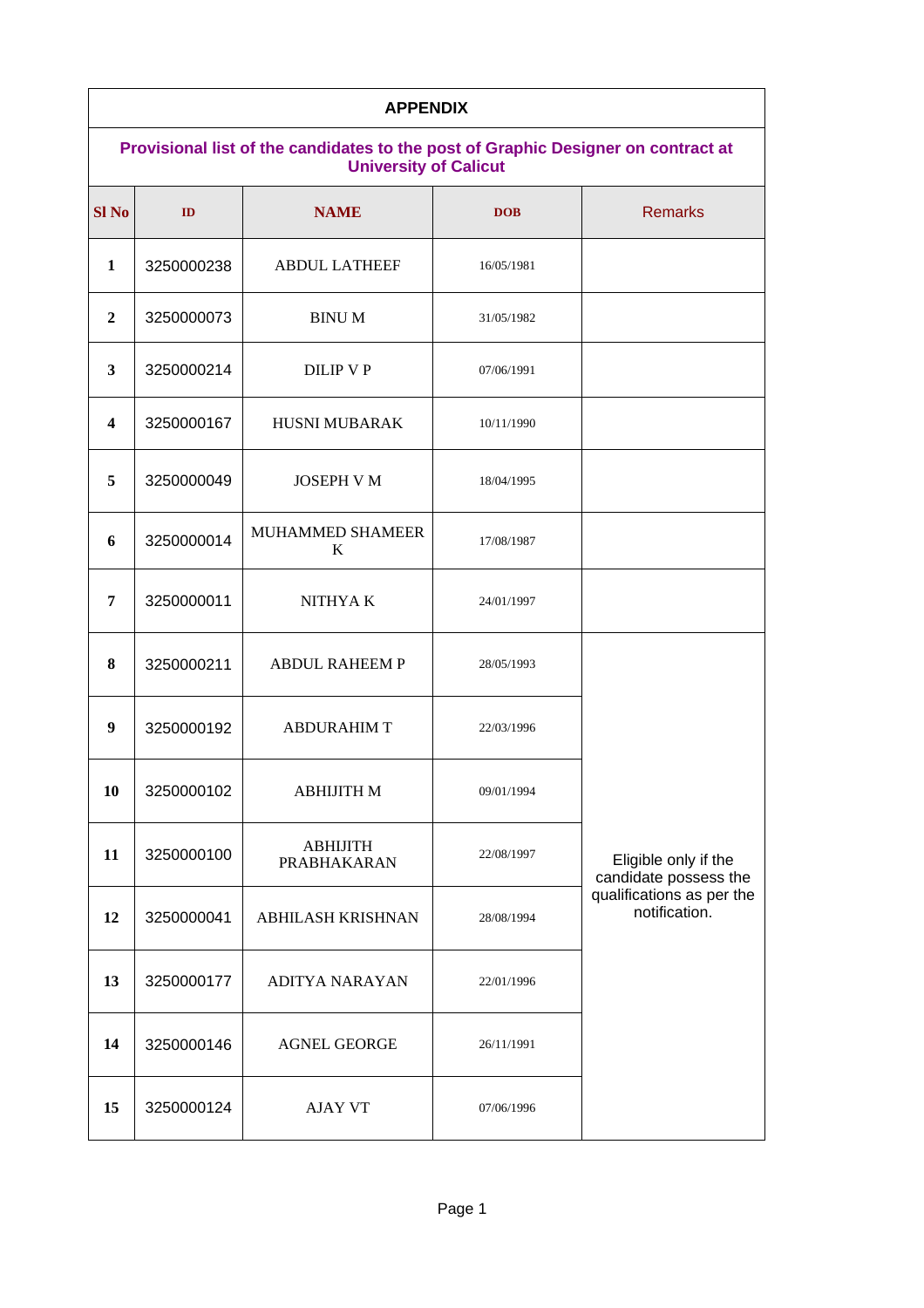| <b>Sl No</b> | ID         | <b>NAME</b>             | <b>DOB</b> | <b>Remarks</b>                                                                              |
|--------------|------------|-------------------------|------------|---------------------------------------------------------------------------------------------|
| 16           | 3250000182 | AJMAL BADSHA MK         | 10/06/1996 |                                                                                             |
| 17           | 3250000237 | <b>AKBAR SHABEER</b>    | 05/11/1996 |                                                                                             |
| 18           | 3250000081 | <b>AKHIL PRAKASAN</b>   | 02/02/1992 |                                                                                             |
| 19           | 3250000262 | <b>AKHIL TK</b>         | 13/05/1989 |                                                                                             |
| 20           | 3250000147 | AKSHAY KRISHNA P K      | 18/07/1997 |                                                                                             |
| 21           | 3250000208 | ALIARSHAD. K            | 15/05/1997 |                                                                                             |
| 22           | 3250000068 | <b>AMAL MATHEW</b>      | 24/09/1996 | Eligible only if the<br>candidate possess the<br>qualifications as per the<br>notification. |
| 23           | 3250000233 | <b>AMAL THOMAS</b>      | 16/06/1997 |                                                                                             |
| 24           | 3250000129 | <b>AMALRAJ V</b>        | 22/02/1995 |                                                                                             |
| 25           | 3250000232 | <b>ANOOP M KURUP</b>    | 05/05/1988 |                                                                                             |
| 26           | 3250000229 | <b>ANUPRAYAG TP</b>     | 13/02/2021 |                                                                                             |
| 27           | 3250000140 | <b>ARJUN MC</b>         | 03/09/1989 |                                                                                             |
| 28           | 3250000101 | <b>ARUNKUMAR T</b>      | 19/01/1981 |                                                                                             |
| 29           | 3250000228 | DHANYAPRASAD P          | 25/09/1990 |                                                                                             |
| 30           | 3250000231 | FASALU RAHMAN KN        | 17/04/1993 |                                                                                             |
| 31           | 3250000103 | <b>GEETHU SURENDRAN</b> | 12/10/1995 |                                                                                             |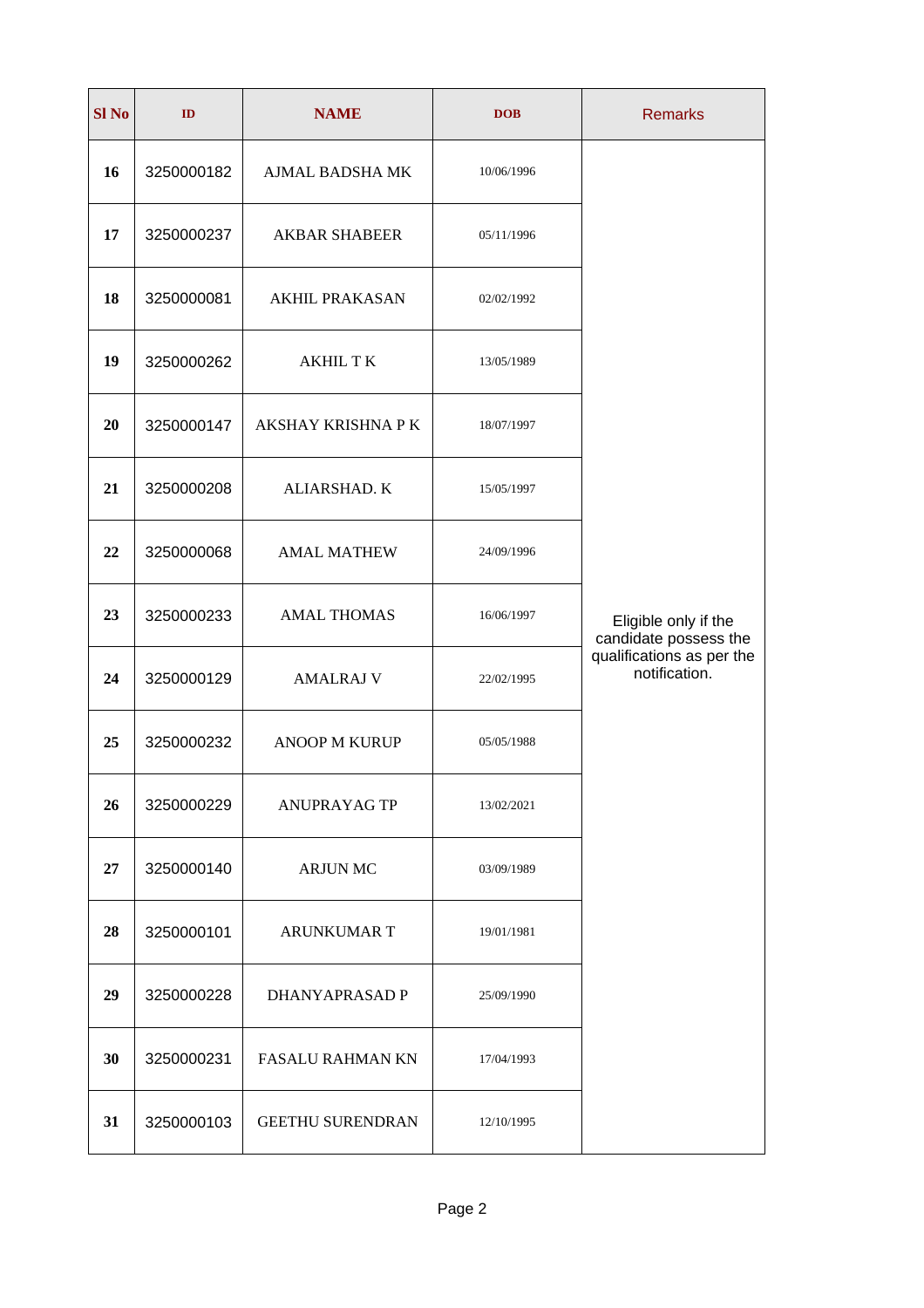| <b>Sl No</b> | ID         | <b>NAME</b>              | <b>DOB</b> | <b>Remarks</b>                                                                              |
|--------------|------------|--------------------------|------------|---------------------------------------------------------------------------------------------|
| 32           | 3250000253 | <b>GOKUL S</b>           | 16/02/1989 |                                                                                             |
| 33           | 3250000009 | <b>HAFIS CT</b>          | 20/05/1991 |                                                                                             |
| 34           | 3250000196 | <b>JISHITH JAYARAM M</b> | 25/06/1997 |                                                                                             |
| 35           | 3250000087 | <b>JISHNU VINOD</b>      | 27/03/1995 |                                                                                             |
| 36           | 3250000071 | <b>JOHITHA M</b>         | 12/05/1991 |                                                                                             |
| 37           | 3250000116 | <b>JUNAID AKP</b>        | 12/12/1994 |                                                                                             |
| 38           | 3250000060 | MONISHA K K              | 04/04/1986 | Eligible only if the<br>candidate possess the<br>qualifications as per the<br>notification. |
| 39           | 3250000200 | MUHAMMED ASHIF K         | 04/10/1997 |                                                                                             |
| 40           | 3250000122 | MUHAMMED NIJAD P         | 25/04/1994 |                                                                                             |
| 41           | 3250000204 | MUHAMMED U K             | 10/06/1996 |                                                                                             |
| 42           | 3250000178 | NIVEDA M S               | 23/09/1997 |                                                                                             |
| 43           | 3250000172 | RAHUL K DINESH           | 03/01/1993 |                                                                                             |
| 44           | 3250000173 | <b>RESHMA V</b>          | 23/03/1989 |                                                                                             |
| 45           | 3250000062 | <b>RIZVANAMEER EK</b>    | 24/02/1994 |                                                                                             |
| 46           | 3250000249 | <b>SALMAN HABEEB</b>     | 04/04/1996 |                                                                                             |
| 47           | 3250000165 | SNEHA CHANDRAN P K       | 04/12/1996 |                                                                                             |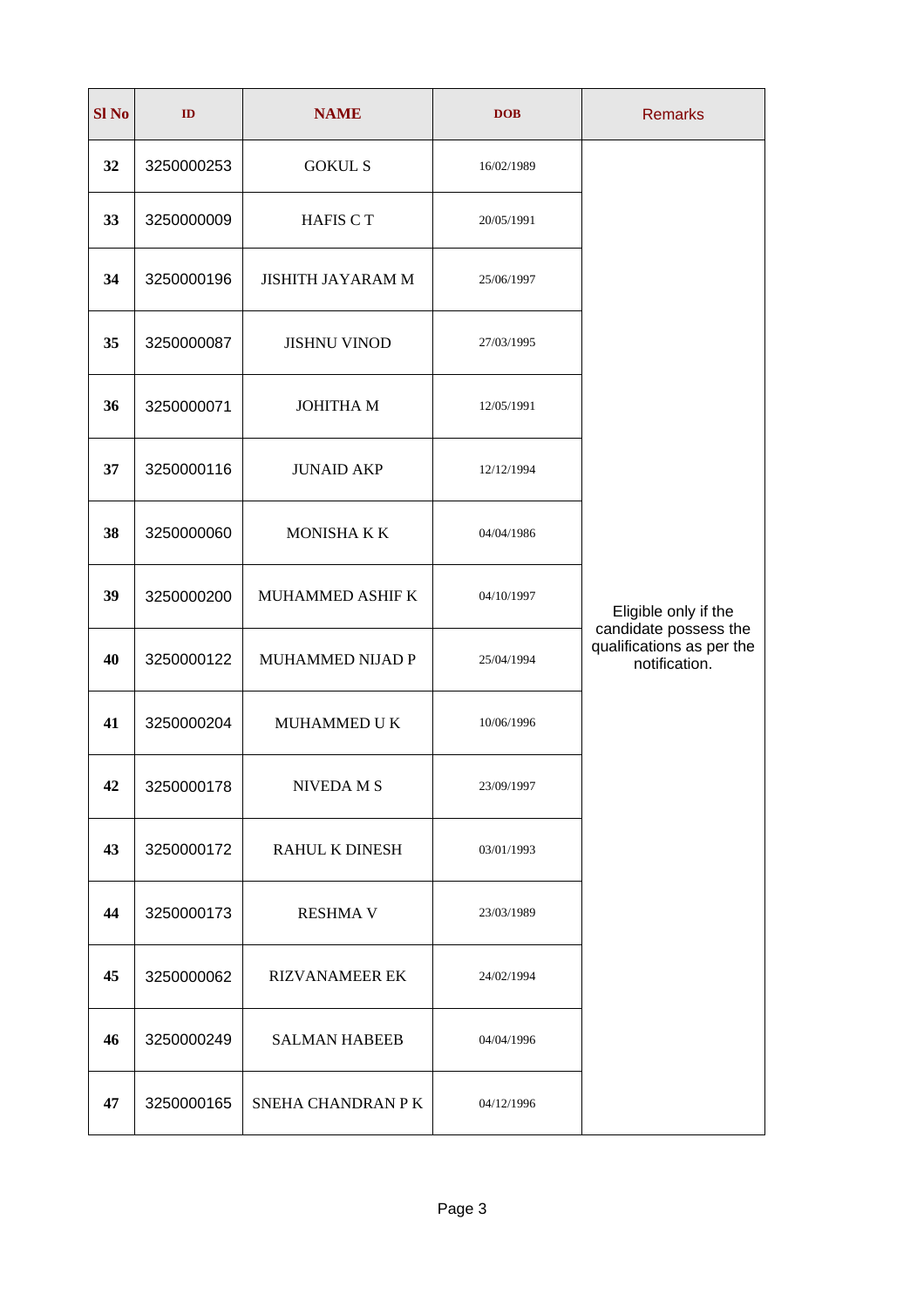| Sl <sub>No</sub> | ID         | <b>NAME</b>                            | <b>DOB</b> | <b>Remarks</b>                                                                              |
|------------------|------------|----------------------------------------|------------|---------------------------------------------------------------------------------------------|
| 48               | 3250000170 | <b>SOORAJ P M</b>                      | 23/12/1998 |                                                                                             |
| 49               | 3250000201 | SREEJITH.K                             | 16/11/1989 |                                                                                             |
| 50               | 3250000127 | <b>SUBASH CHANDRA</b><br><b>BOSE.S</b> | 29/05/1981 |                                                                                             |
| 51               | 3250000058 | <b>SUDEV MS</b>                        | 23/05/1995 |                                                                                             |
| 52               |            | 3250000121 THRISHNA PRAKASH C M        | 04/11/1994 |                                                                                             |
| 53               | 3250000042 | VANKAYALAPATI<br><b>BHUVANA KUMAR</b>  | 17/03/1993 |                                                                                             |
| 54               | 3250000118 | <b>VIJEESH V</b>                       | 16/05/1985 | Eligible only if the<br>candidate possess the<br>qualifications as per the<br>notification. |
| 55               | 3250000005 | <b>VISHNUTS</b>                        | 06/07/1995 |                                                                                             |
| 56               | 3250000056 | <b>ASWIN MP</b>                        | 12/02/1999 |                                                                                             |
| 57               | 3250000260 | <b>BIBINKK</b>                         | 26/05/1996 |                                                                                             |
| 58               | 3250000216 | <b>BIBINDAS V</b>                      | 29/11/1992 |                                                                                             |
| 59               | 3250000175 | <b>BINOY VARGHESE</b><br><b>MATHEW</b> | 11/04/1997 |                                                                                             |
| 60               | 3250000107 | FIROZSHAH A M                          | 15/09/1988 |                                                                                             |
| 61               | 3250000255 | <b>HASEEB AV</b>                       | 28/04/1996 |                                                                                             |
| 62               | 3250000153 | <b>JAISON MK</b>                       | 17/04/1987 |                                                                                             |
| 63               | 3250000080 | <b>JAJEESH M</b>                       | 14/02/1994 |                                                                                             |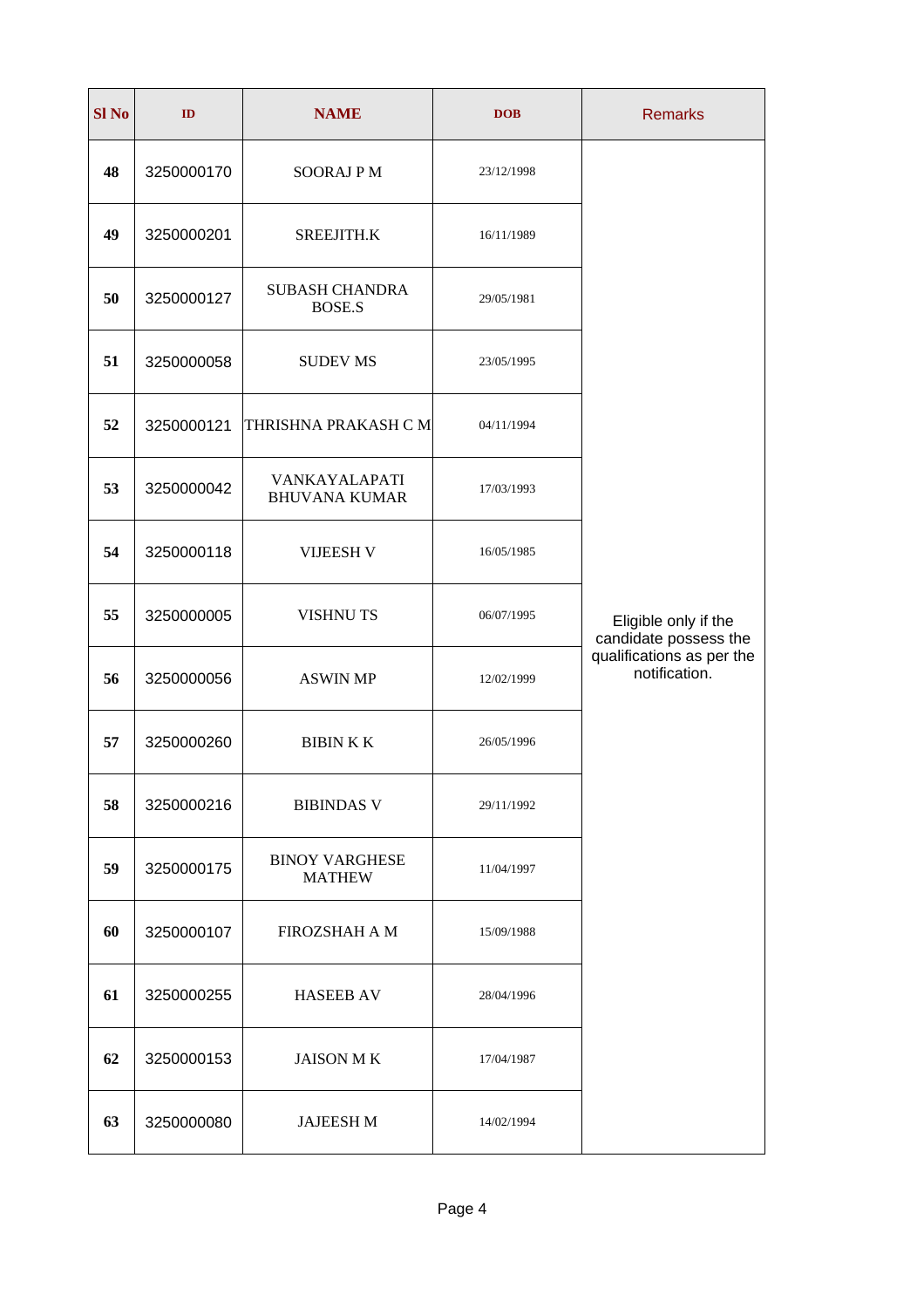| <b>Sl No</b> | ID         | <b>NAME</b>            | <b>DOB</b> | <b>Remarks</b>                                                                              |
|--------------|------------|------------------------|------------|---------------------------------------------------------------------------------------------|
| 64           | 3250000096 | <b>JOBISH MP</b>       | 14/05/1995 |                                                                                             |
| 65           | 3250000105 | <b>KIRAN S V</b>       | 26/04/1999 |                                                                                             |
| 66           | 3250000135 | <b>MANEESH MP</b>      | 23/09/1990 |                                                                                             |
| 67           | 3250000209 | <b>MANSOOR EI</b>      | 12/07/1997 |                                                                                             |
| 68           | 3250000078 | MUHAMMED RASHID M<br>P | 21/01/1995 |                                                                                             |
| 69           | 3250000067 | MUHAMMED SIRAJ M       | 30/05/1997 |                                                                                             |
| 70           | 3250000155 | MUTHU KRISHNAN N       | 07/03/1995 | Eligible only if the<br>candidate possess the<br>qualifications as per the<br>notification. |
| 71           | 3250000108 | <b>NABEEL T</b>        | 01/04/1998 |                                                                                             |
| 72           | 3250000119 | <b>NOUFIDAN</b>        | 01/09/1993 |                                                                                             |
| 73           | 3250000114 | PRABIN J BINOY         | 19/02/1993 |                                                                                             |
| 74           | 3250000019 | <b>PRASANTH</b>        | 11/03/1991 |                                                                                             |
| 75           | 3250000023 | PRASANTH S             | 01/10/1994 |                                                                                             |
| 76           | 3250000174 | PRIYA V P              | 23/03/1981 |                                                                                             |
| 77           | 3250000069 | RAJESH A               | 21/11/1981 |                                                                                             |
| 78           | 3250000181 | RAMJITH. A             | 12/09/1996 |                                                                                             |
| 79           | 3250000254 | RANJITHA JITHENDRAN    | 05/04/1979 |                                                                                             |